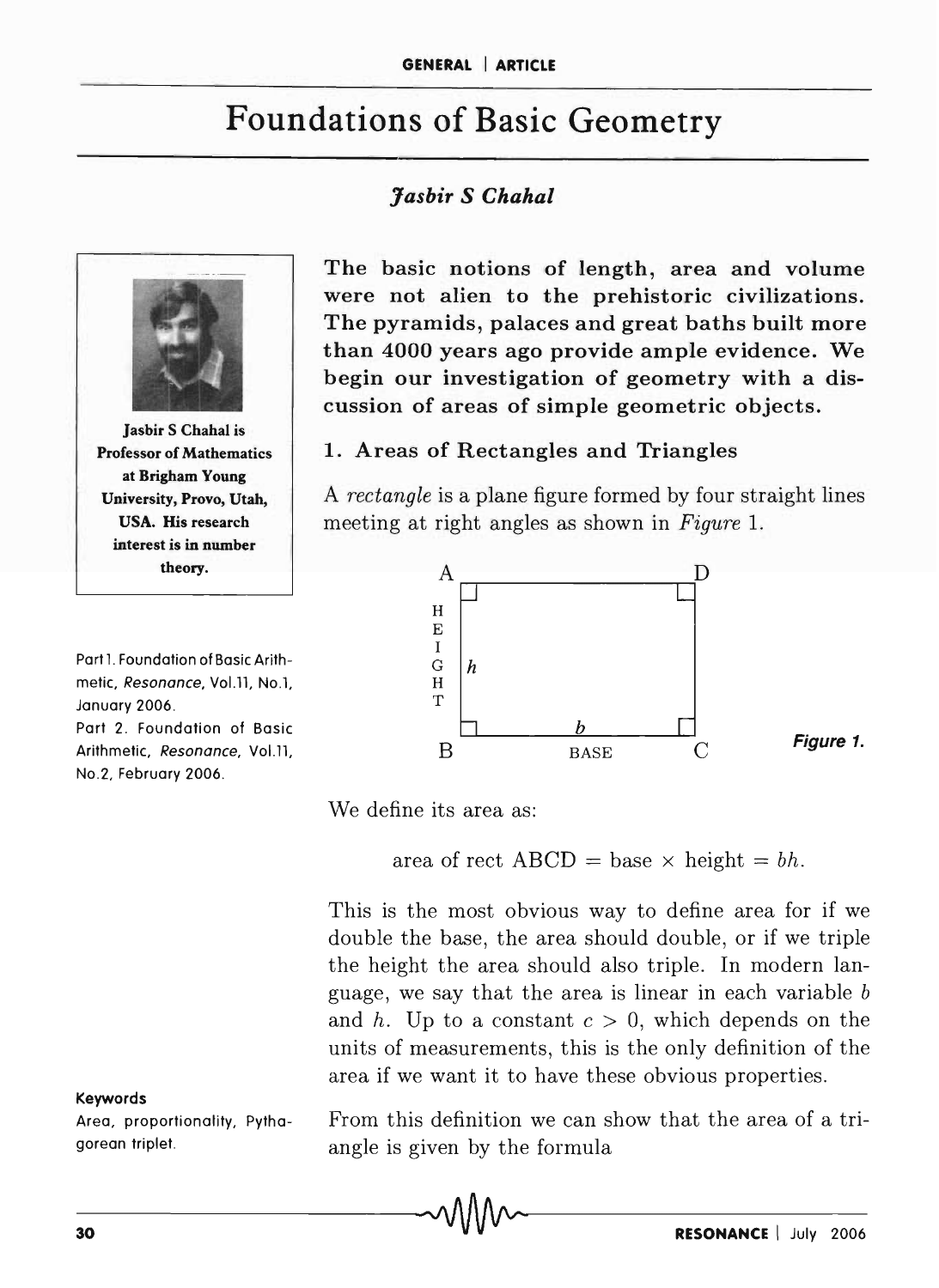area of triangle = 
$$
\frac{1}{2}
$$
 (base × height).

We consider three possible cases.

1) The easiest case is that of a right triangle  $\triangle$  ABC (B)  $= 90^\circ$ . Its area is actually half the area of the rectangle ABCD *(Figure 2).* 



Thus

area of 
$$
\triangle ABC
$$
 =  $\frac{1}{2}$ (area of the rectangle ABCD)  
=  $\frac{1}{2}$  (base × height).

2) To compute the area of an acute triangle  $\triangle ABC$ , we begin by dividing the triangle into two right triangles as shown in *(Figure* 3).

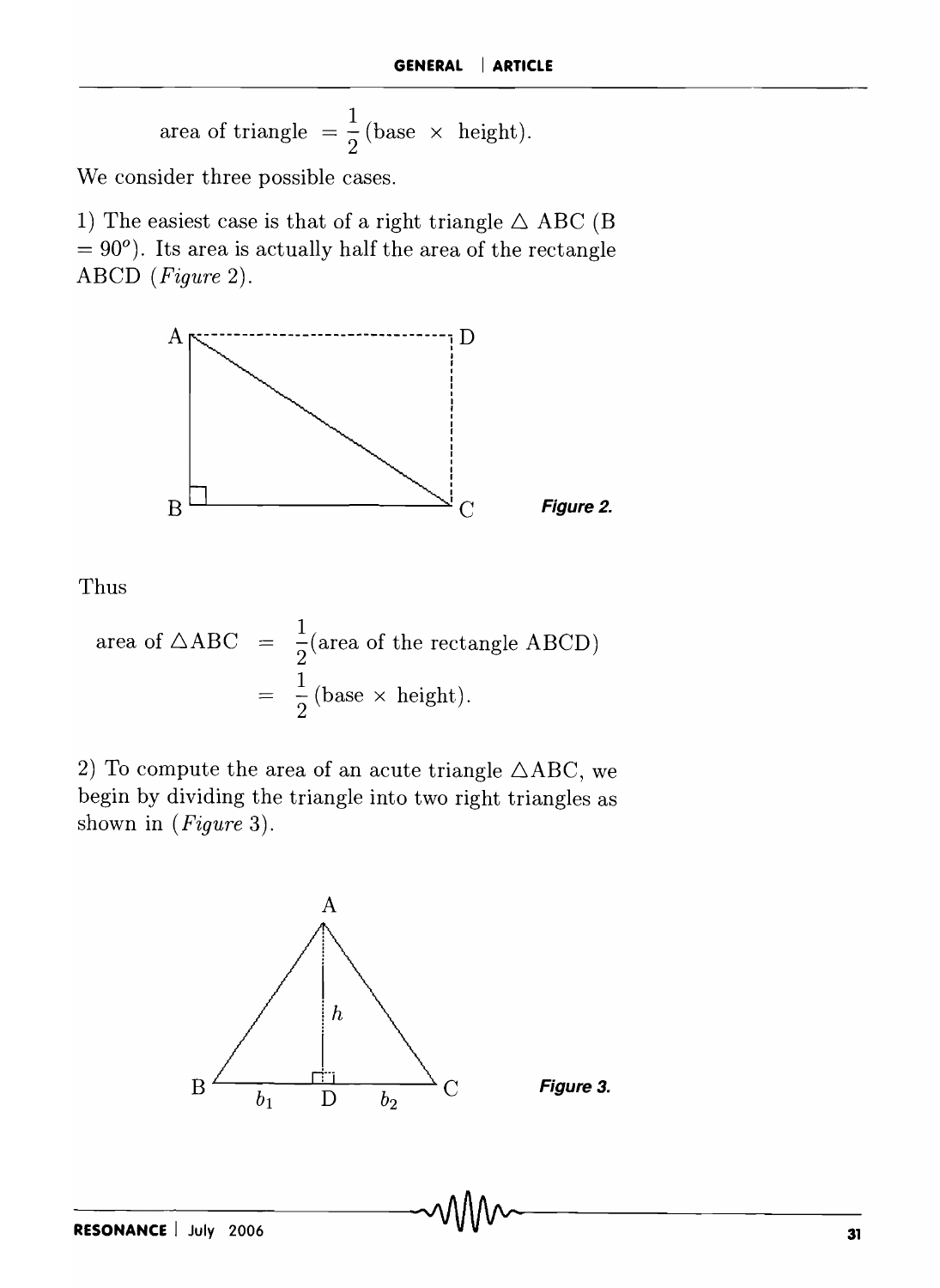The base of  $\triangle ABC = b_1 + b_2$ . Hence

area of 
$$
\triangle ABC
$$
 = area of  $\triangle ABD$  + area of  $\triangle ADC$   
=  $\frac{1}{2} b_1 h + \frac{1}{2} b_2 h = \frac{1}{2} h(b_1 + b_2)$   
=  $\frac{1}{2}$  height × (base of triangle ABC).

So we have the same formula for the area of a triangle.

3) Finally the case of an obtuse triangle  $\triangle$  ABC *(Figure 4).* 



Now  $\triangle ABC = \triangle ADC - \triangle ADB$ . From this and the fact that  $\triangle$  ADC and  $\triangle$  ADB are right triangles,

area of  $\triangle ABC$  = area of  $\triangle ADC$  - area of  $\triangle ADB$  $=\frac{1}{2}h(b+c)-\frac{1}{2}hc=\frac{1}{2}bh.$ 

#### **2. Area of a Circle**

Next we compute the area of a circle. The formula for the area of a circle was known to the Chinese and the Babylonians as half of the radius times the circumference. For this we cut a circle into a large (even) number of equal slices and then place them as shown in *Figure 5.* 

If *n* is very large, then this figure is almost a rectangle with its base equal to half of the circumference and its

**The formula for the area of a circle was known to the Chinese and the Babylonians as half of the radius times the circumference.**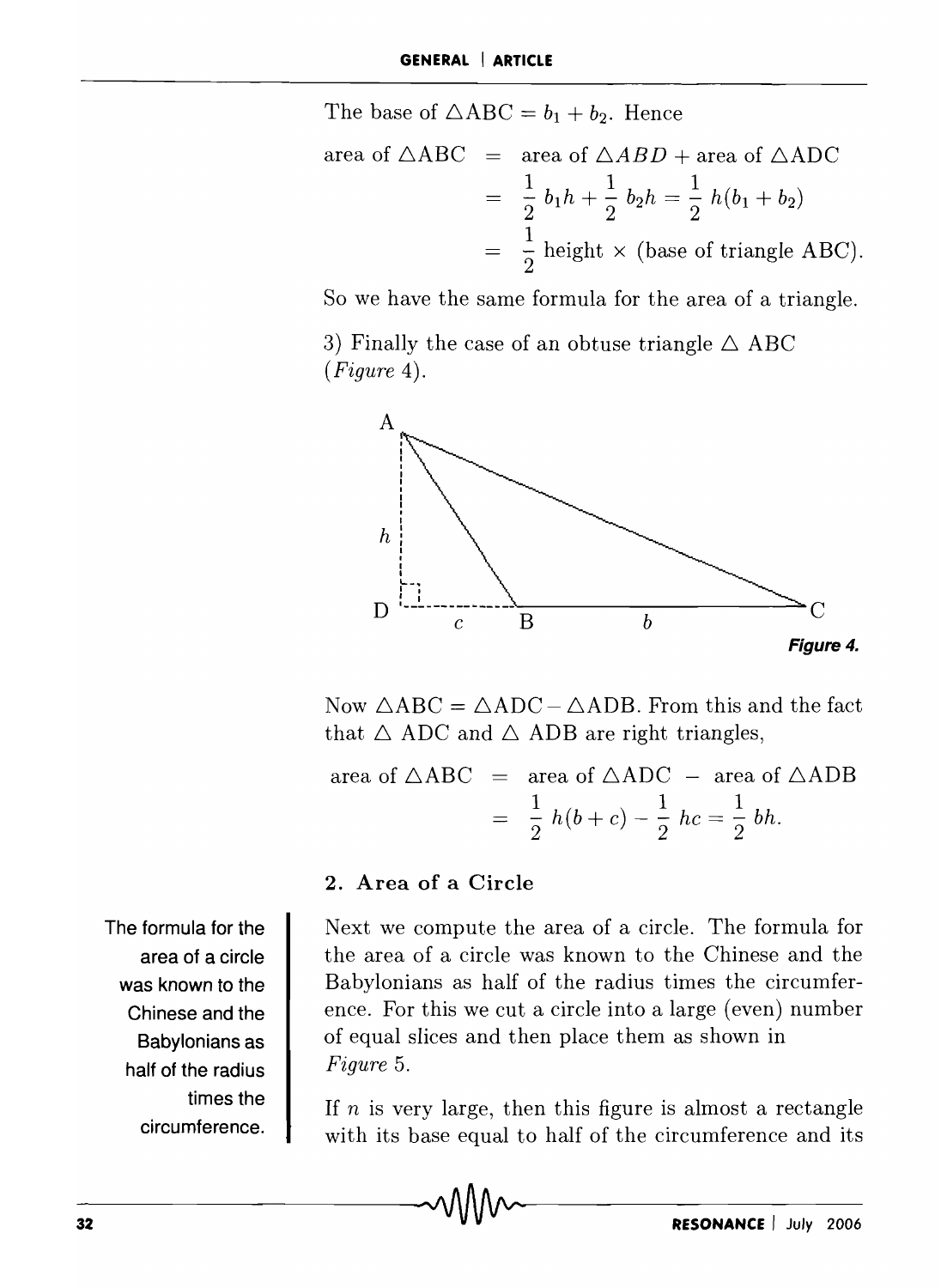

**Figure 5. Changing a circle into a rectangle.** 

height equal to the radius. So, using the formula for the area of a rectangle, we get the formula

area of circle 
$$
=\frac{1}{2}
$$
 circumference  $\times$  radius. (1)

It should be noted that one cannot claim the two sides of (1) to be exactly equal without having some idea of 'limit' Thus these ancient civilizations were not unaware of the concept of limit.

To investigate this formula further we must discuss the proportionality of the sides of similar triangles (triangles of the same shape). If we have two similar triangles with sides  $(x, y, z)$  and  $(X, Y, Z)$ , as illustrated in *Figure 6*, then *X Y Z* 

or

$$
\frac{dx}{x} = \frac{1}{y} = \frac{2}{z} = \text{constant} = c, \text{ say}
$$

$$
X = cx
$$
  
\n
$$
Y = cy
$$
  
\n
$$
Z = cz,
$$

i.e., the sides of a triangle are proportional to the sides of any triangle similar to it.



**Figure 6. Similar triangles.**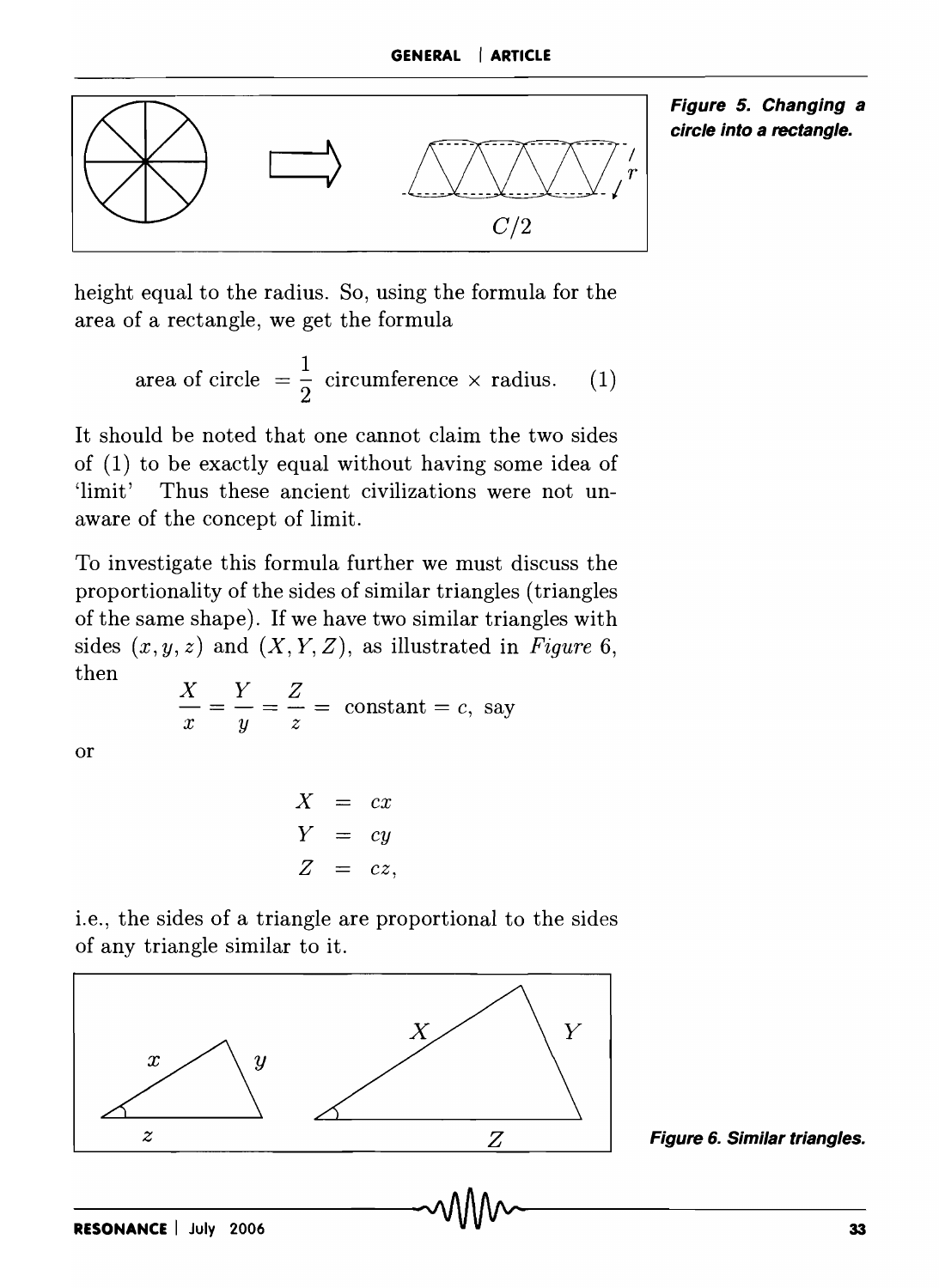**The ratio circumference/ diameter is the same for all circles.** 

Even though the proportionality of sides of similar triangles must have been obvious to the Egyptians from building the pyramids, the proof appeared much later in Euclid's *Elements,* Book 6, Proposition 4.

It is not hard to deduce the well-known fact that all circles bear the same ratio of the circumference to the diameter, i.e.,

**Theorem 1.** *The ratio circumference/diameter is the same for all circles.* 

*Proof.* Let us consider any two (concentric) circles of different sizes. If C, R and c, r denote the circumference and the radius of the bigger and smaller circle respectively, then it is enough to show that

$$
\frac{C}{R} = \frac{c}{r}.
$$

To approximate the circumferences, we inscribe regular *n*-gons inside the circles as shown in *(Figure 7)*  $n = 8$ .

We denote by  $C_n$  and  $c_n$  the perimeters of the polygons so formed, each of *n* equal sides. As illustrated in *Figure*  7, the perimeter approximates the circumference of each circle. But  $c_n = n \cdot b_n$  and  $C_n = n \cdot B_n$ , where  $b_n$  and  $B_n$ are the side lengths of the smaller and larger polygons respectively.



**Figure 7.**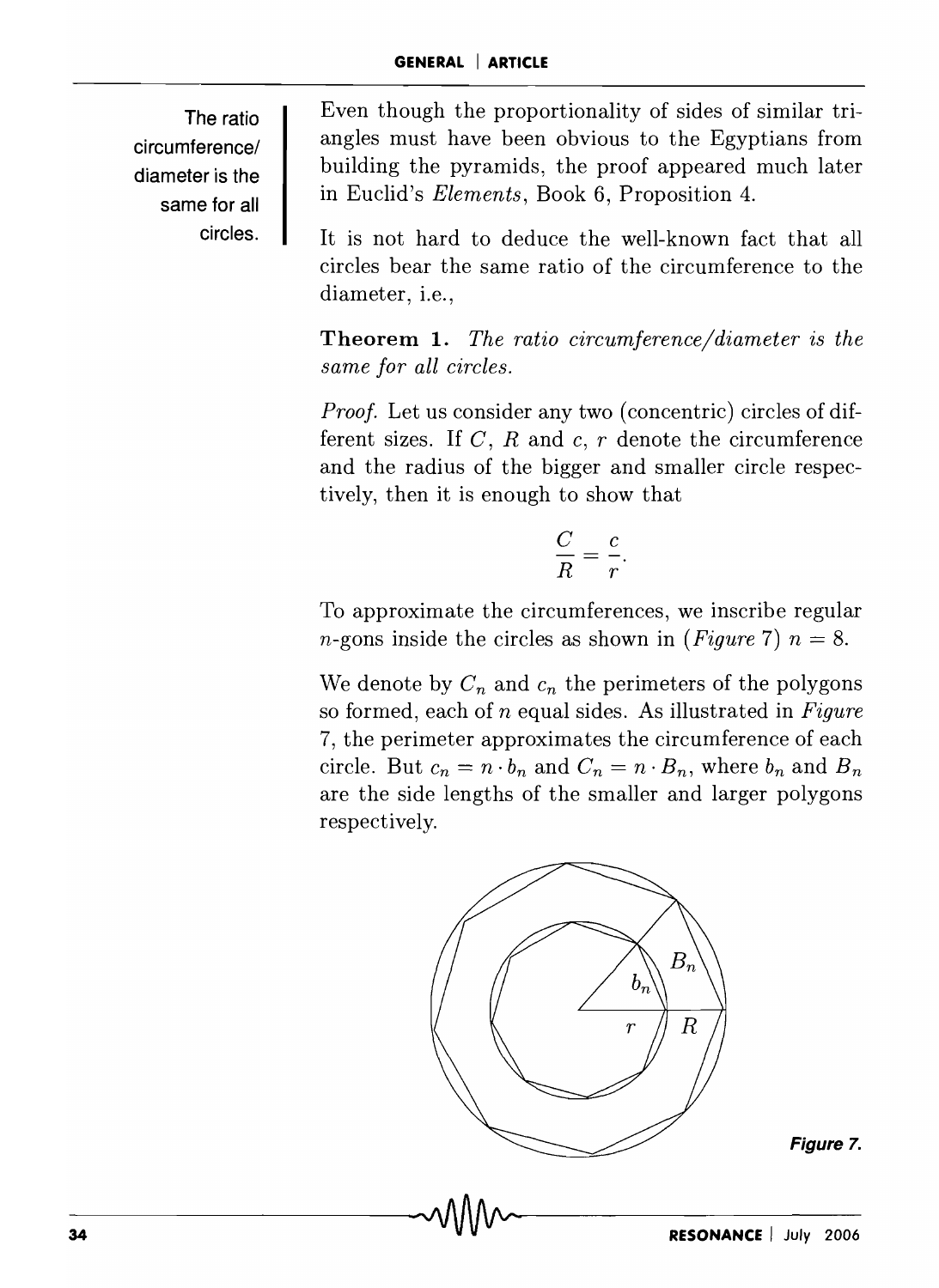By the proportionality of sides of similar triangles, it follows that

$$
\frac{c_n}{C_n} = \frac{nb_n}{nB_n} = \frac{b_n}{B_n} = \frac{r}{R}.
$$

Thus

$$
\frac{c_n}{C_n} = \frac{r}{R}
$$

Since  $\frac{c_n}{C_n}$  is independent of *n* (it is always equal to the constant  $\frac{r}{R}$  and since  $c_n$  approaches *c* and  $C_n$  approaches *C* as *n* increases, it follows that<br> $\frac{c}{C} = \frac{r}{R}$ , i.e.,  $\frac{c}{r} = \frac{C}{R}$ . C as *n* increases, it follows that

$$
\frac{c}{C} = \frac{r}{R}, \text{ i.e., } \frac{c}{r} = \frac{C}{R}.
$$

Q.E.D.

Today we use the Greek letter  $\pi$  (pi) to denote this universal constant: any circle's circumference divided by its diameter. But the Greeks did not use this symbol. Although the first occurrence of the symbol  $\pi$  for this ratio appeared in 1706 in a book by William Jones, like many other symbols, use of  $\pi$  was popularized by the Swiss mathematician Leonhard Euler (1707-1783), probably to initialize the word *perimeter.* 

From this fact and the Chinese-Babylonian formula (3) for the area of a circle, we can easily deduce the wellknown formula (famously proved by Archimedes) for the area of a circle with radius *r,* i.e.,

area of a circle of radius  $r = \pi r^2$ 

*Proof.* Since  $\pi$  is by definition the ratio circumference/diameter, we see that for a circle of radius *r,* its

$$
\begin{array}{rcl}\n\text{circumference} & = & \frac{\text{circumference}}{\text{diameter}} & \text{diameter} \\
& = & \pi(2r) \\
& = & 2\pi r.\n\end{array}
$$

**Although the first occurrence of the**  symbol  $\pi$  for this ratio **appeared in 1706 in a book by William Jones, like many other symbols, use of 1t was popularized by the Swiss mathematician Leonhard Euler (1707-1783), probably to initialize the word perimeter.**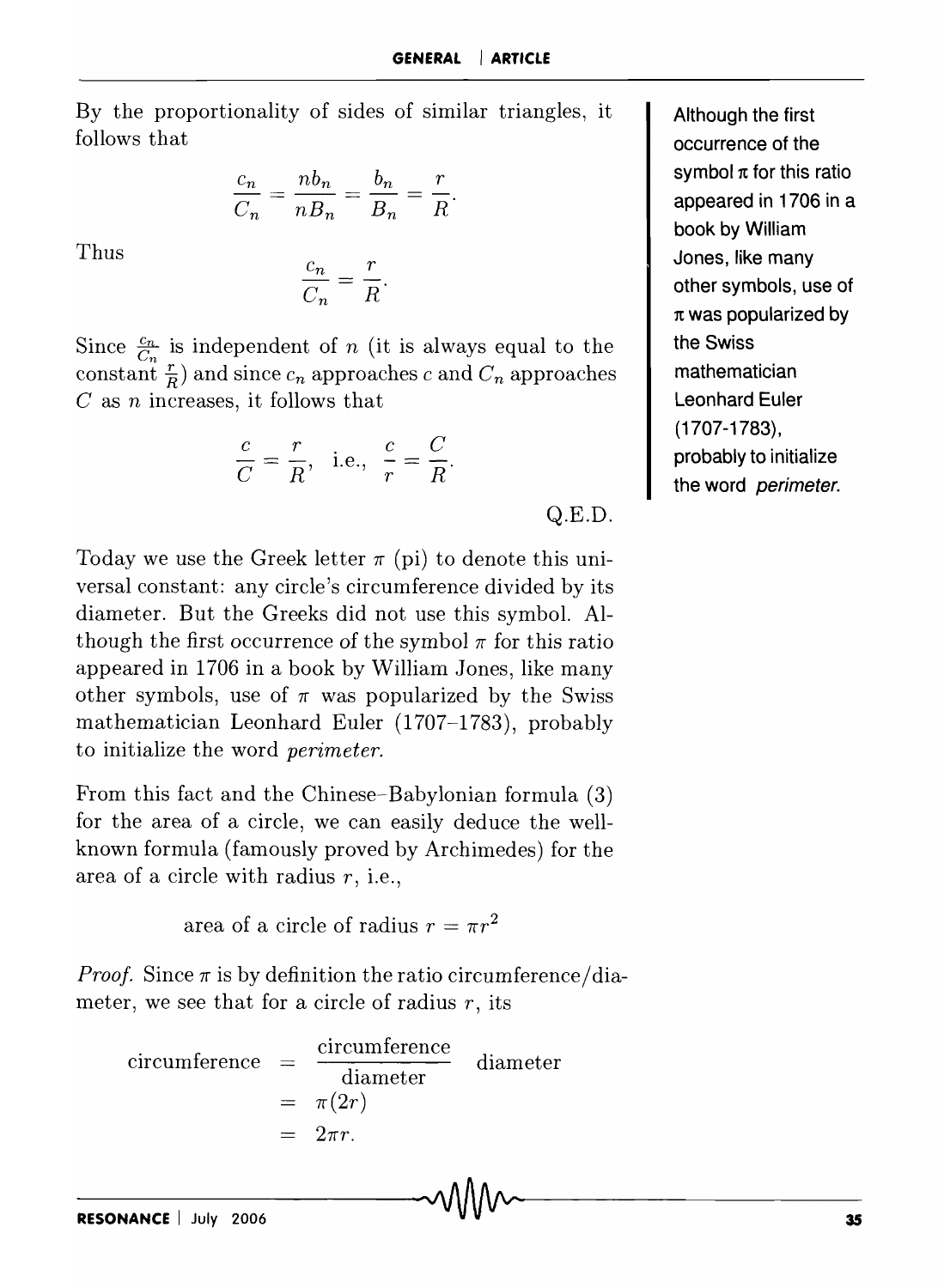So by  $(1)$ ,

area 
$$
= \frac{1}{2}
$$
 circumference  $\times$  radius  

$$
= \frac{1}{2} 2\pi r \quad r = \pi \quad r^2
$$
Q.E.D.

### 3. Pythagorean Theorem

This is a theorem central to all of geometry. There is the Fundamental Theorem of Algebra, the Fundamental Theorem of Arithmetic, and the Fundamental Theorem of Calculus. If there is a Fundamental Theorem of Geometry, it is the Pythagorean Theorem. Artifacts reveal that this theorem was known to the Babylonians and the Egyptians sometime around 2000 BC, and to the Chinese and Indians around 1500 BC. In fact, the oldest known proofs (or rather hints for proofs) of the Pythagorean Theorem go back to the Chinese and the Indians. However, the theorem is often referred to as the Pythagorean Theorem after the Greek mathematician Pythagoras (around 6th century BC) who was the first to prove it rigorously, but his proof was more likely using similar triangles. The proof by Euclid in Book 1 of his *Elements* is a masterpiece of mathematics writing.

Among many known proofs, the one given by the Indian mathematician Bhaskara (1114-1185 AD) looks very easy, but assumes that the sum of three angles of a triangle is  $180^\circ$ 

Theorem. (Pythagoras) *Given a right triangle with sides a, b and hypotenuse c, we always have*  $a^2 + b^2 = c^2$ *.* 

*Proof.* Bhaskara's proof was geometric, but it can be explained as follows. Cut a square of each side  $a + b$  into four equal triangles and a square as shown in *Figure 8.* 

By using the formulas for the area of a rectangle and triangle, we see that  $(a + b)^2 = 4(\frac{1}{2}ab) + c^2$ . And by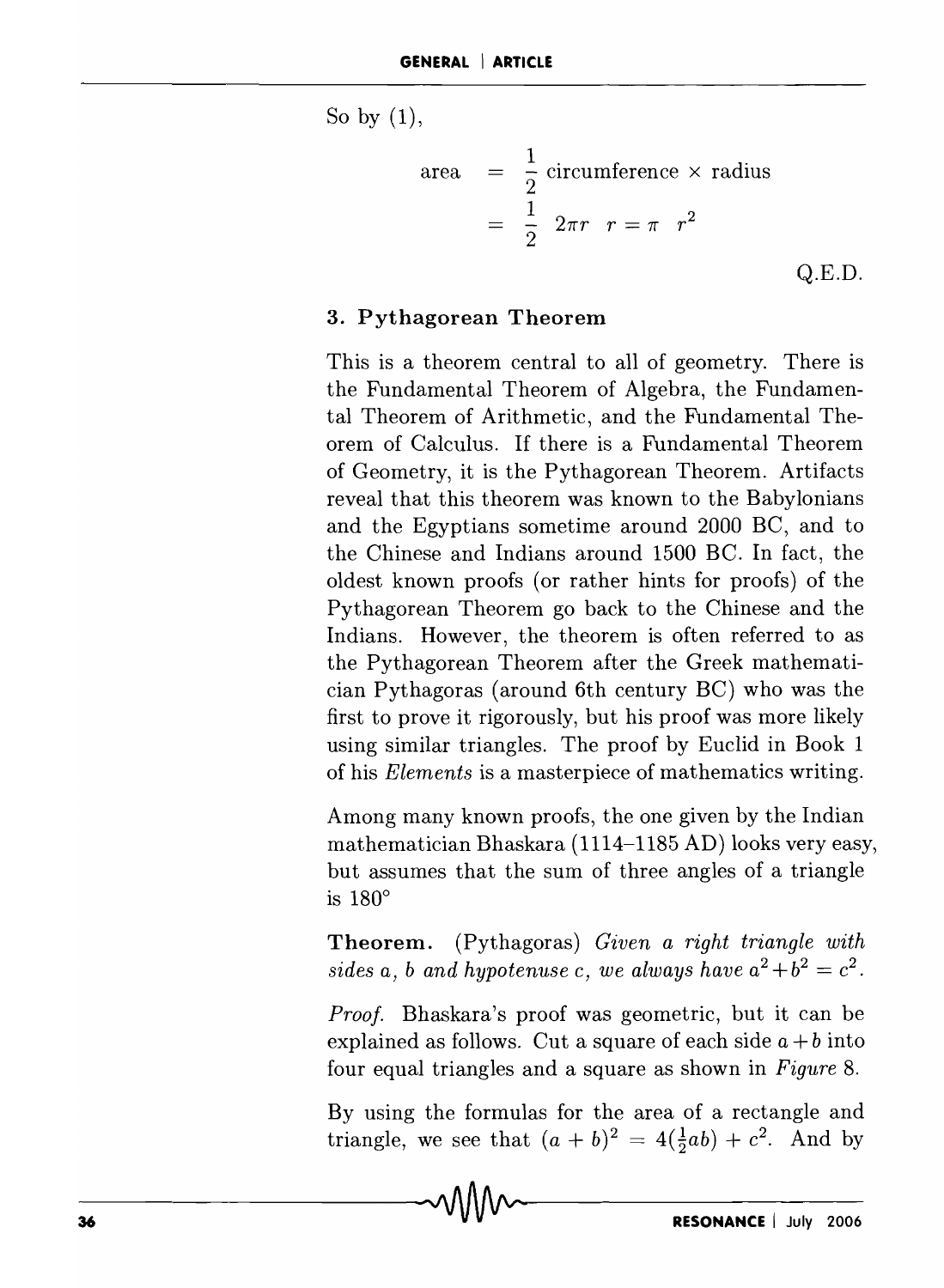

simple algebra this reduces to

$$
a^2 + b^2 = c^2
$$

Q.E.D.

Figure 8.

# Exercises

- 1. If  $A, B, C$  with  $0 < A \leq B < C$  are the areas of equilateral triangles drawn on the sides of a right triangle, show that  $A + B = C$ .
- 2. Suppose a chord of length  $\ell$  is tangent to the inner of the two concentric circles. Compute the area of the region bounded by the chord and minor arc of the larger circle cut off by the chord *(Figure* g).
- 3. As shown in *Figure* 10, circles of radii 6 and 2 are both tangent to line  $L$  and tangent externally to each other. Suppose the smaller circle rolls along the circumference of the larger one until it is again tangent to *L,* as shown. How far has the center of the smaller circle travelled?

# 4. Pythagorean Triplets

A triplet  $(x, y, z)$  with x, y, and z all positive integers satisfying the equation  $x^2 + y^2 = z^2$  is called a *Pythagorean triplet*. Note that  $x^2 + y^2 = z^2$  if and only if  $(nx)^2 + (ny)^2 = (nz)^2$  for any whole number *n*. We

Figure 9 (top). Figure 10(bottom).

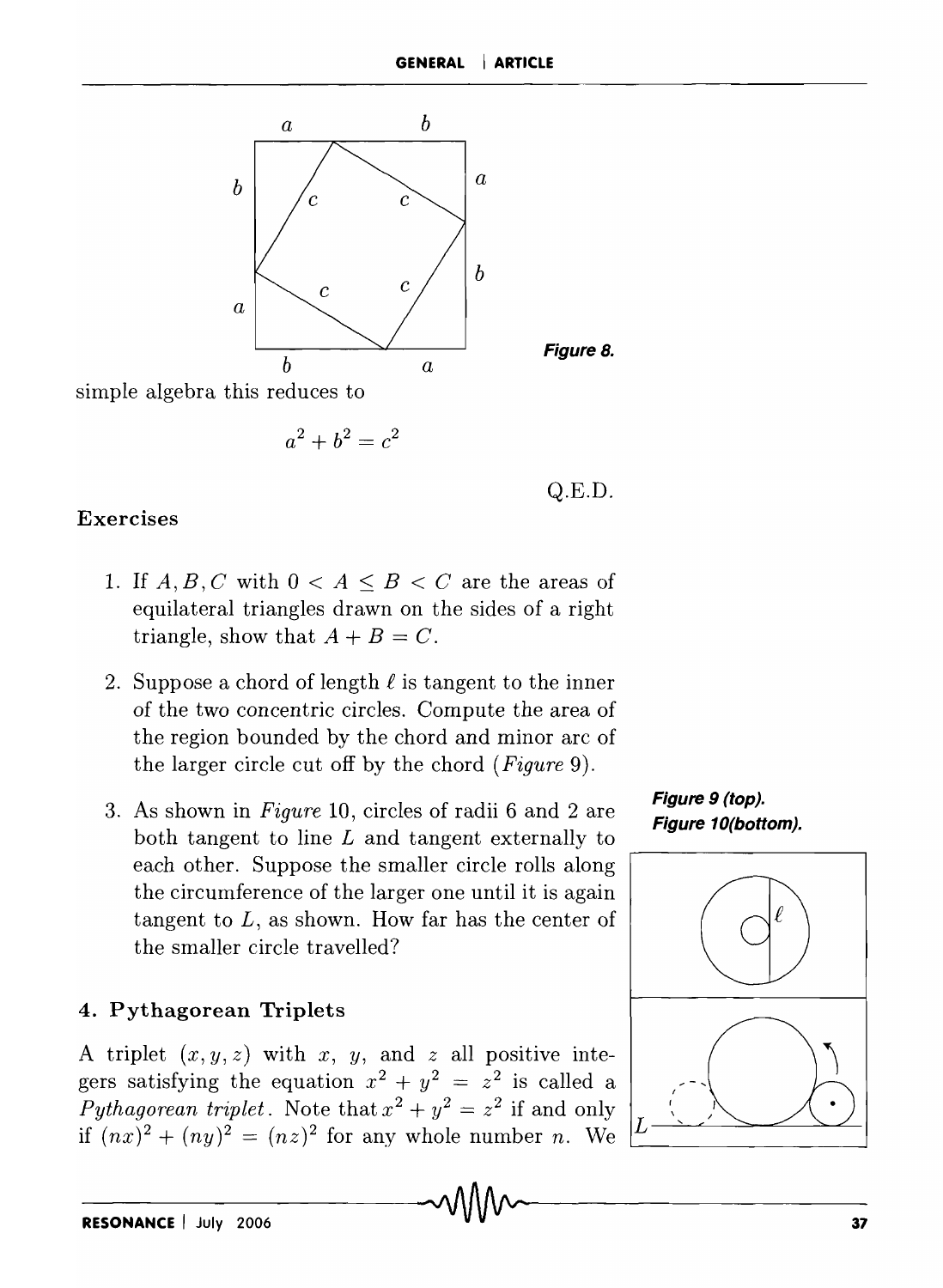call the Pythagorean triplet representing the smallest right triangle of a given shape a *primitive triplet.* One such triplet, (3, 4, 5) has been known since antiquity. Other commonly recognized triplets are (5, 12, 13) and (8, 15, 17). The order of *x, y* is immaterial, but we shall write the odd one first. (Both cannot be even.) The following theorem describes them completely.

**Theorem.** All the primitive Pythagorean triplets  $(x, y, z)$ ; *i.e., integers x, y, z representing the sides of a right triangle (among similar ones of smallest size) are of the form* 

$$
x = a2 - b2
$$
  
\n
$$
y = 2ab
$$
  
\n
$$
z = a2 + b2
$$
 (2)

*where a, b are integers such that* 

- (i)  $a > b > 0$ ;
- (ii) a, b are of opposite parity, *i.e.*, one is odd, and the *other even;*
- (iii) *a, b have no common factor, other than 1.*

Before we proceed with a proof, let us find some Pythagorean triplets  $(x, y, z)$  by using this theorem.

**Example.** Let  $a = 2$  and  $b = 1$ . Using equations (2) we get

$$
x = 22 - 12 = 3
$$
  
\n
$$
y = 2 \ 2 \ 1 = 4
$$
  
\n
$$
z = 22 + 12 = 5,
$$

Next we take  $a = 3$  and  $b = 2$ . Our triplet  $(x, y, z)$  is now (5, 12, 13) for

$$
x = 32 - 22 = 5
$$
  
\n
$$
y = 2 \t3 \t2 = 12
$$
  
\n
$$
z = 32 + 22 = 13,
$$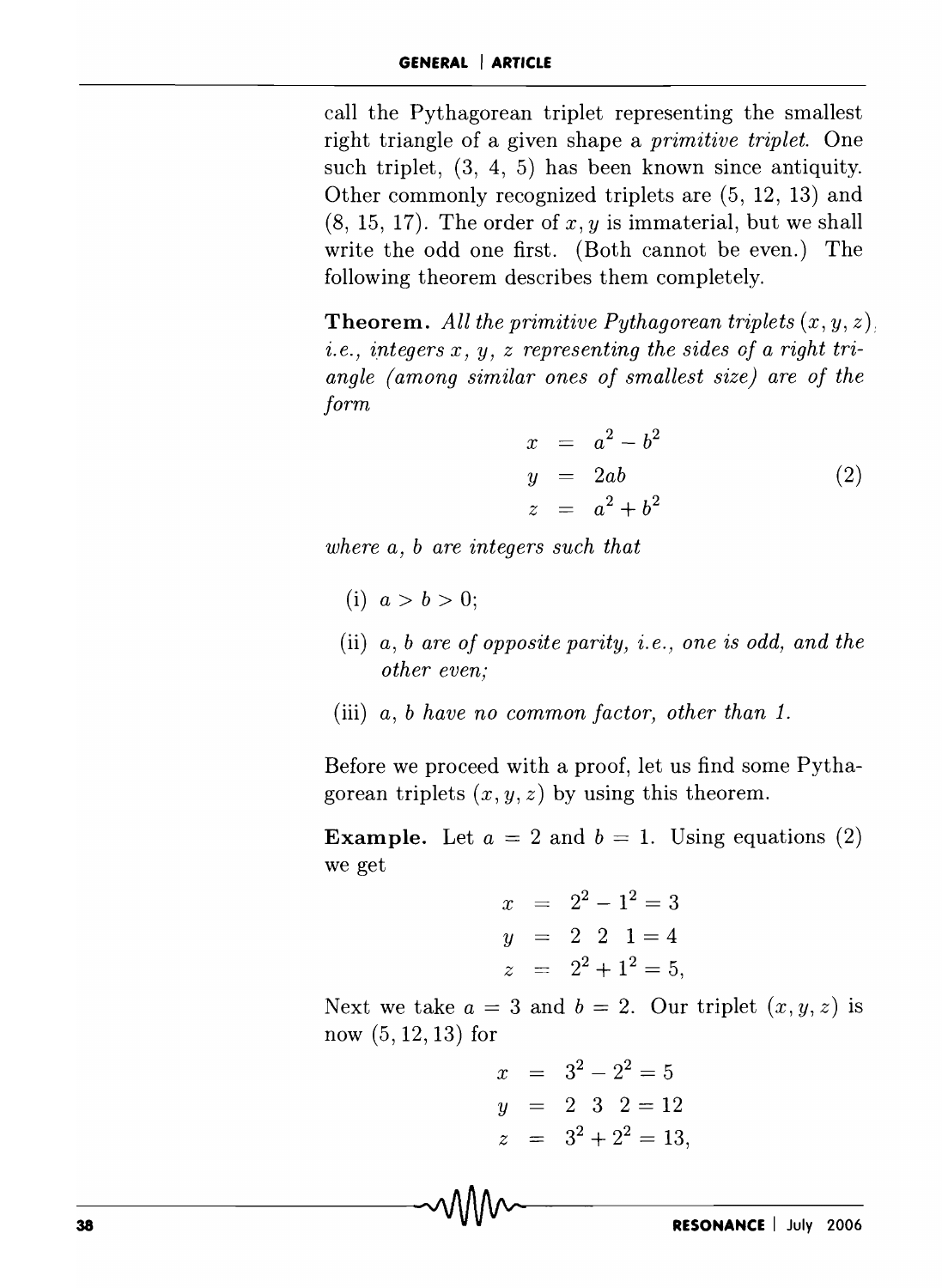By choosing two numbers *a* and b as above, we can generate up to proportionality all right triangles with sides whose lengths are whole numbers. Thus there are infinitely many primitive Pythagorean triplets. Now that we have seen how useful the theorem is, we sketch a proof.

*Proof of the Theorem.* To begin we write the equation  $x^2 + y^2 = z^2$  in the form

$$
\left(\frac{x}{z}\right)^2 + \left(\frac{y}{z}\right)^2 = 1,\tag{3}
$$

so that we can see that finding the Pythagorean triplet is equivalent to finding points  $(X, Y)$  on the circle

$$
X^2 + Y^2 = 1\tag{4}
$$

with coordinates  $X = \frac{x}{z}$  and  $Y = \frac{y}{z}$  as rational numbers in the lowest form. (A *rational number* is a ratio of two whole numbers such as  $\frac{1}{2}$ ,  $\frac{3}{5}$ ,  $\frac{22}{7}$ .

From analytic geometry, we know that the circle given by (4) can be parameterized as (see Exercise 1)

$$
X = \frac{t^2 - 1}{t^2 + 1}
$$
  
\n
$$
Y = \frac{2t}{t^2 + 1}.
$$
 (5)

To get points with rational coordinates, we plug  $t = \frac{a}{b}$ where *a*, *b* are integers in the lowest form into (5) and solve for X and *Y:* 

$$
X = \frac{\left(\frac{a}{b}\right)^2 - 1}{\left(\frac{a}{b}\right)^2 + 1} = \frac{a^2 - b^2}{a^2 + b^2}
$$

and

$$
Y = \frac{2\left(\frac{a}{b}\right)}{\left(\frac{a}{b}\right)^2 + 1} = \frac{2ab}{a^2 + b^2}
$$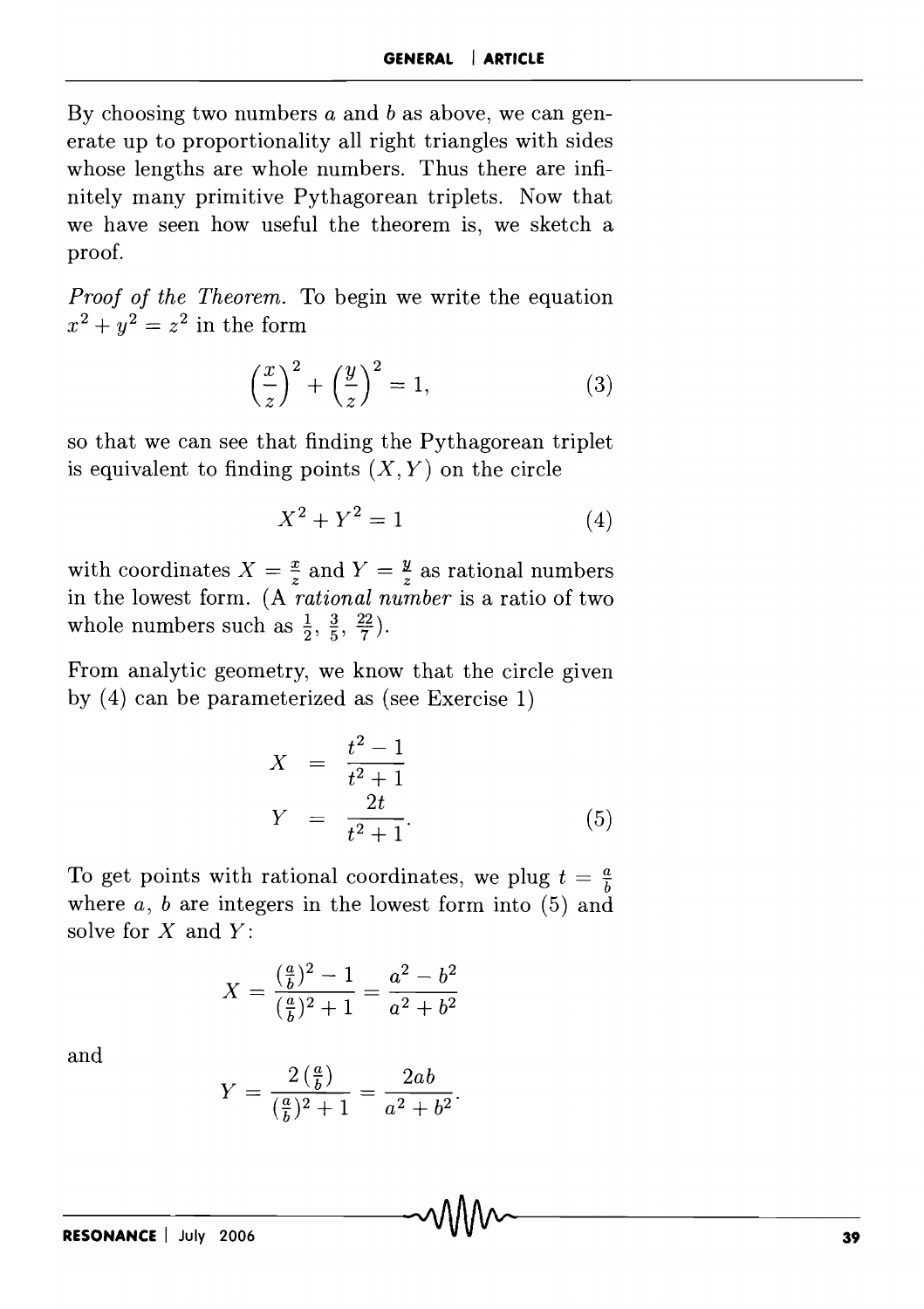Recall that  $X = \frac{x}{z}$  and  $Y = \frac{y}{z}$ . Since  $t = \frac{a}{b}$  is in the lowest form, so are X and Y above. Hence

$$
x = a2 - b2
$$
  
\n
$$
y = 2ab,
$$
  
\n
$$
z = a2 + b2
$$
 (6)

It is easy to see that a and *b* must be as stated. Q.E.D.

Recall that all Pythagorean triplets are obtained from the primitive ones  $(x, y, z)$  as  $(nx, ny, nz)$  for *n* in N.

#### Exercises

- 4. Derive the parameterization (5) for the circle (4). *Hint:* Intersect (4) with the family of lines  $X =$  $tY - 1$  through the fixed point  $(-1,0)$  on (4). In other words substitute  $X = tY - 1$  in (4) and solve for Y and X in terms of *t,* the slope of the line  $X = tY - 1$  of this family as shown in *Figure* 11.
- 5. Find  $a, b$  which on substitution in (2) gives  $x =$ 12, 709, *y* = 13, 500 and *z* = 18, 541.

#### Remarks

1. The sophistication of the Babylonian mathematics is remarkable. During the period 1900-1600 BC, the Babylonians compiled tables of Pythagorean triplets (see [1], pp.8-10]). It is hard to believe that they stumbled upon